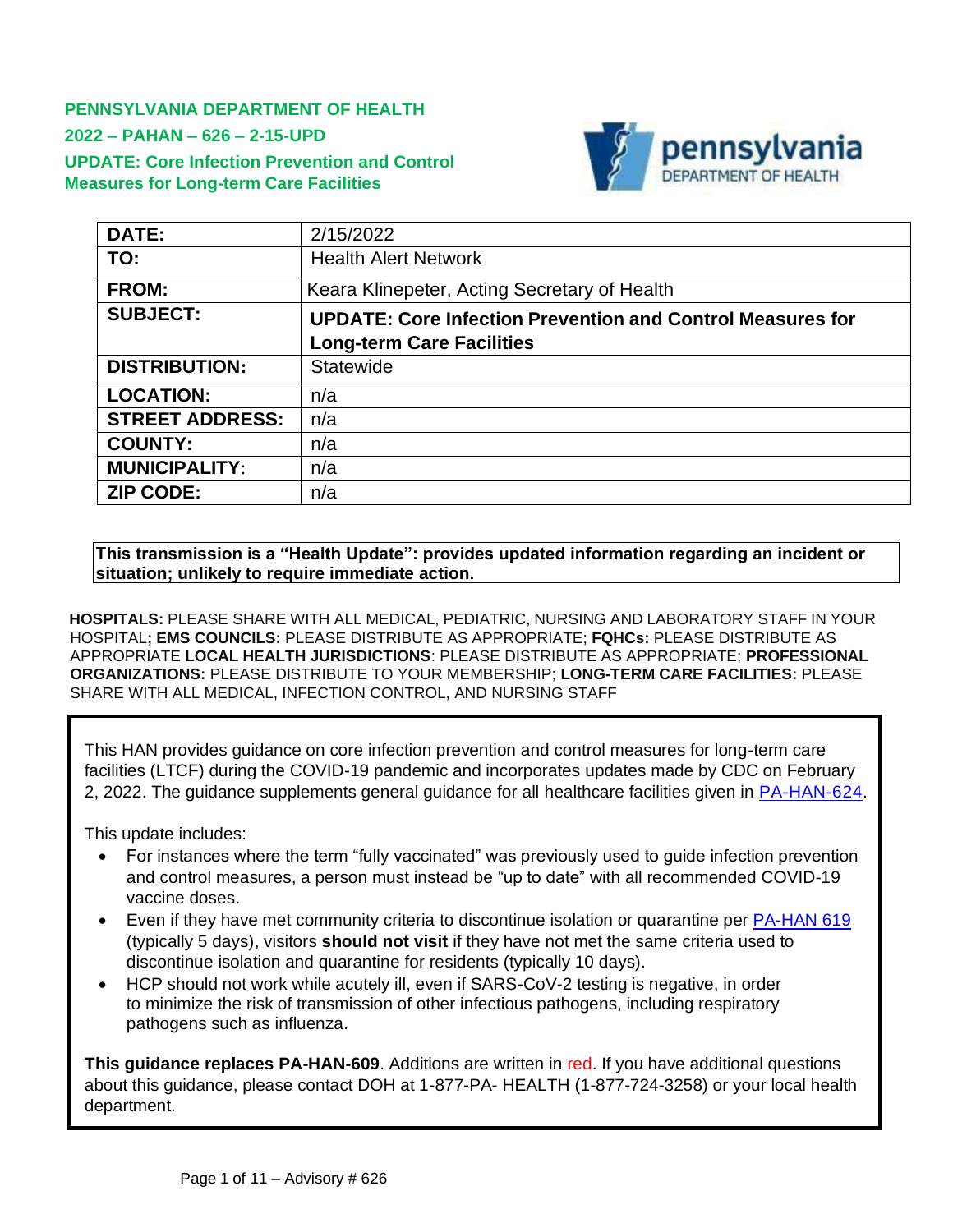This guidance is specific for long-term care facilities (LTCFs) but may also be applicable to other congregate and residential settings. The guidance in this HAN applies to skilled nursing facilities (SNFs), personal care homes (PCHs), assisted living facilities (ALFs), and intermediate care facilities (ICFs) **except regarding visitation.** This visitation guidance only applies only to SNFs. Other facility types should seek guidance from their licensing agency for visitation. This guidance supplements recommendations for all healthcare facilities given in [PA-HAN-624.](https://www.health.pa.gov/topics/Documents/HAN/2022-624-2-8-UPD-IPC%20for%20Healthcare.pdf) Additional guidance for LTCFs in response to an exposure to, or a case of COVID-19 is given in [PA-HAN-627](https://www.health.pa.gov/topics/Documents/HAN/2022-627-2-15-UPD-LTCF%20OB%20Response.pdf) or its successor. If you have questions about this guidance, please contact DOH at 1- 877-PA-HEALTH (1-877-724-3258) or your local health department.

Even as LTCFs resume more normal practices and begin relaxing restrictions, facilities must sustain core infection prevention and control (IPC) practices and remain vigilant for SARS-CoV-2 infection among residents and healthcare personnel (HCP) in order to prevent spread and protect residents and HCP from severe infections, hospitalizations, and death**.** Nursing homes must follow Centers for Medicare and Medicaid Services (CMS) core principles of COVID-19 infection prevention (e.g., in [QSO-20-39-NH\)](https://www.cms.gov/files/document/qso-20-39-nh-revised.pdf).

### **Core prevention measures for COVID-19 in long-term care facilities in Pennsylvania include:**

- 1. Infection prevention and control program
- 2. Vaccinate residents and HCP against SARS-CoV-2
- 3. Implement universal source control, physical distancing, and eye protection
- 4. Have a plan for visitation
- 5. Evaluate and manage HCP
- 6. Identify a COVID Care Unit dedicated to monitor and care for residents with confirmed SARS-CoV-2 infection
- 7. Evaluate residents at least daily
- 8. Create a plan for testing residents and HCP for SARS-CoV-2
- 9. Create a staffing plan

## **1. INFECTION PREVENTION AND CONTROL PROGRAM**

- **a. Assign One or More Individuals with Training in Infection Control to Provide On-Site Management of the IPC Program**
	- We recommend, but do not require, that this be a full-time role for at least one person in facilities that have more than 100 residents or that provide on-site ventilator or hemodialysis services. Smaller facilities should consider staffing the IPC program based on the resident population and facility service needs identified in the IPC risk [assessment.](https://www.cdc.gov/longtermcare/training.html#anchor_1557254909)
	- CDC has created an online [training](https://www.train.org/cdctrain/training_plan/3814) course that can orient individuals to this role in nursing homes.

### **b. Provide Supplies Necessary to Adhere to Recommended Infection Prevention and Control Practices**

- Hand Hygiene Supplies:
	- $\circ$  Put FDA-approved alcohol-based hand sanitizer with 60-95% alcohol in every resident room (ideally both inside and outside of the room) and other resident care and common areas (e.g., outside dining hall, in therapy gym).
	- o Unless hands are visibly soiled, performing hand hygiene using an alcohol-based hand sanitizer is preferred over soap and water in most clinical situations (e.g., before and after touching a resident) due to evidence of better compliance compared to soap and water. Hand rubs are generally less irritating to hands and are an effective method of cleaning hands.
	- o Use the Department's **[Alcohol-based Hand Rub Memo](https://www.health.pa.gov/topics/Documents/Programs/HAIP-AS/ABHR%20memo.pdf)** to inform your facility's policy and educate staff.
	- Page 2 of 11 Advisory  $\#$  626  $\circ$  Make sure that sinks are well-stocked with soap and paper towels for handwashing.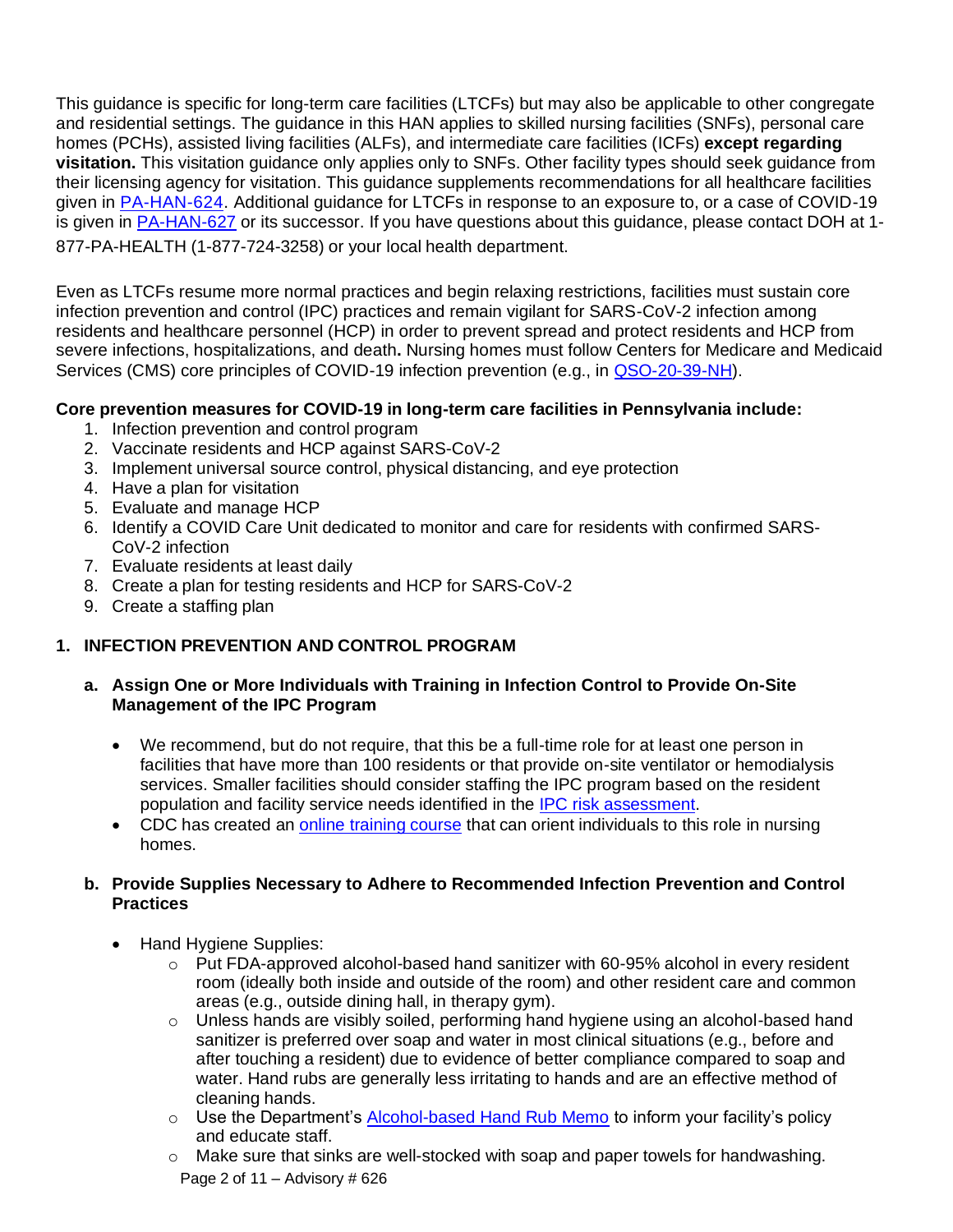- Personal Protective Equipment (PPE):
	- $\circ$  Employers should select appropriate PPE and provide it to HCP in accordance with Occupational Safety and Health Administration [\(OSHA\) PPE standards \(29 CFR 1910](https://www.osha.gov/laws-regs/regulations/standardnumber/1910) [Subpart](https://www.osha.gov/laws-regs/regulations/standardnumber/1910) I).
	- $\circ$  In certain facility types, Department mandates regarding PPE may apply. Facilities must follow Department mandates, which presently include provision of an N95 or higher-level respirator for HCP providing direct patient care to COVID-19 positive and suspected cases. For long-term care facilities, reference the [August 17, 2020](https://www.health.pa.gov/topics/Documents/Diseases%20and%20Conditions/Order%20of%20the%20Secretary%20on%20PPE%20Distribution%20in%20LTCFs.pdf) [Secretary's](https://www.health.pa.gov/topics/Documents/Diseases%20and%20Conditions/Order%20of%20the%20Secretary%20on%20PPE%20Distribution%20in%20LTCFs.pdf) Order.
	- $\circ$  Facilities should have supplies of facemasks, N95 or higher-level respirators, gowns, gloves, and eye protection (i.e., face shield or goggles).
	- $\circ$  Implement a [respiratory protection program](https://www.cdc.gov/niosh/docs/2015-117/default.html) that is compliant with the OSHA respiratory protection standard [\(29 CFR 1910.134\)](https://www.osha.gov/laws-regs/regulations/standardnumber/1910/1910.134) for employees if not already in place. The program should include medical evaluations, training, and fit testing.
- Perform and maintain an inventory of PPE in the facility.
	- $\circ$  Monitor daily PPE use to identify when supplies will run low; use the [PPE burn rate](https://www.cdc.gov/coronavirus/2019-ncov/hcp/ppe-strategy/burn-calculator.html) [calculator](https://www.cdc.gov/coronavirus/2019-ncov/hcp/ppe-strategy/burn-calculator.html) or other tools, such as the PPE [Preservation](https://files.asprtracie.hhs.gov/documents/ppepp-toolkit-fact-sheet-hrwg.pdf) Planning Toolkit.
	- o During PPE shortages, refer to the Department's website to submit a [resource](https://www.health.pa.gov/topics/disease/coronavirus/Pages/Nursing-Homes.aspx) request.
	- o Use the Supplies and PPE pathway in the [National Healthcare Safety Network \(NHSN\)](https://www.cdc.gov/nhsn/ltc/covid19/index.html) [LTCF COVID-19 Module](https://www.cdc.gov/nhsn/ltc/covid19/index.html) to indicate critical PPE shortages (i.e., less than one week supply remaining despite use of CDC [PPE optimization](https://www.cdc.gov/coronavirus/2019-ncov/hcp/ppe-strategy/general-optimization-strategies.html) strategies). Even if you submit a request to the Department, NHSN data assist with nationwide tracking.
- Make necessary PPE available in areas where resident care is provided.
	- o Consider designating staff responsible for stewarding those supplies and monitoring and providing just-in-time feedback, promoting appropriate use by staff.
- Position a trash can near the exit inside the resident room to make it easy for staff to discard PPE prior to exiting the room or before providing care for another resident in the same room.
- Follow CDC PPE [optimization](https://www.cdc.gov/coronavirus/2019-ncov/hcp/ppe-strategy/general-optimization-strategies.html) strategies, which offer a continuum of options for use when PPE supplies are stressed, running low, or exhausted.
- Environmental Cleaning and Disinfection:
	- o Develop a schedule for regular cleaning and disinfection of shared equipment, frequently touched surfaces in resident rooms and common areas.
	- o Ensure EPA-registered, hospital-grade disinfectants are available to allow for frequent cleaning of high-touch surfaces and shared resident care equipment.
	- o Use an EPA-registered disinfectant from [List N: Disinfectants for coronavirus \(COVID-](https://www.epa.gov/pesticide-registration/list-n-disinfectants-use-against-sars-cov-2)[19\)](https://www.epa.gov/pesticide-registration/list-n-disinfectants-use-against-sars-cov-2) on the EPA website to disinfect surfaces that might be contaminated with SARS-CoV-2.
	- $\circ$  Ensure HCP are appropriately trained on its use and follow the manufacturer's instructions for all cleaning and disinfection products (e.g., concentration, application method, and contact time).

## **c. Ensure Proper Use and Handling of PPE**

- The [Order of the Secretary of Health](https://www.health.pa.gov/topics/Documents/Diseases%20and%20Conditions/Order%20of%20the%20Secretary%20on%20PPE%20Distribution%20in%20LTCFs.pdf) directing long-term care facilities to implement measures for use and distribution of PPE includes provisions for the development of policies and procedures. In addition to those, facilities should have policies and procedures addressing:
	- o Which PPE is required in which situations (e.g., residents with suspected or confirmed SARS-CoV-2 infection, residents placed in quarantine);
	- o Recommended sequence for safely donning and doffing PPE.
- Any reusable PPE must be properly cleaned, decontaminated, and maintained after and between uses.
- Bundle care activities to minimize the number of HCP entries into a room.
- Facilities should continue to aim for conventional capacity while the supply of PPE is deemed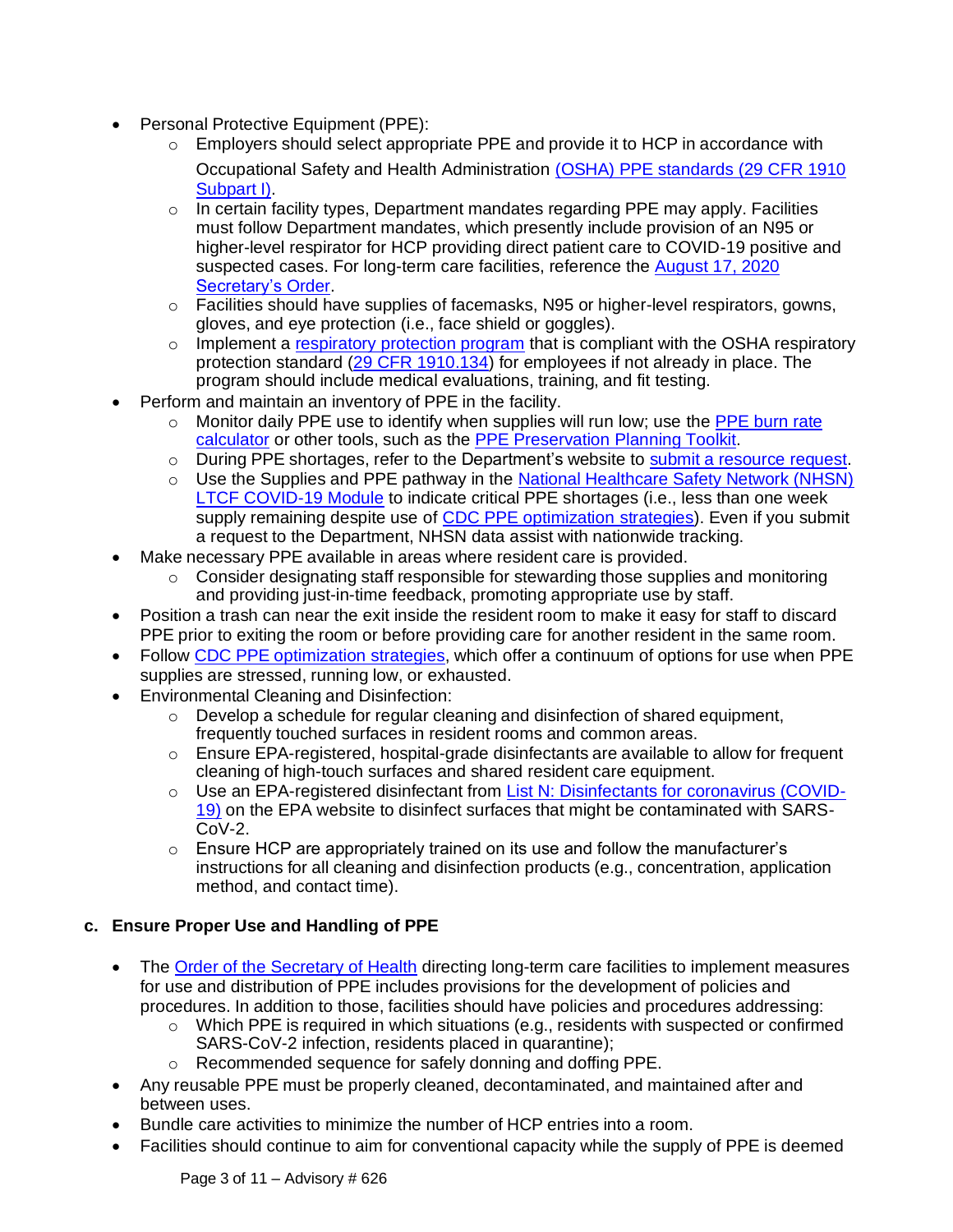to be adequate.

## **d. Monitor Hand Hygiene, PPE Use, and Adherence to Core Prevention Measures**

- Establish a policy or written schedule for hand hygiene, PPE, environmental cleaning, and other IPC audits.
- Utilize the Department [Hand Hygiene Audit Toolkit](https://www.health.pa.gov/topics/programs/HAIP-AS/Pages/Healthcare.aspx) which can also be used to conduct other types of IPC audits.
- Track audit data and share with frontline staff, as this has been shown to motivate staff and increase awareness among staff and residents.

### **e. Educate Residents, Healthcare Personnel, and Visitors about SARS-CoV-2, Current Precautions Being Taken in the Facility, and Actions They Should Take to Protect Themselves**

- Provide culturally and linguistically tailored information about SARS-CoV-2 infection, including the signs and symptoms that could signal infection.
- Provide information about strategies for [managing](https://www.cdc.gov/coronavirus/2019-ncov/daily-life-coping/managing-stress-anxiety.html) stress and anxiety.
- Regularly review [PA-HAN-624](https://www.health.pa.gov/topics/Documents/HAN/2022-624-2-8-UPD-IPC%20for%20Healthcare.pdf) or its successor for current information and ensure staff and residents are updated when this guidance changes.
- Educate and train HCP, including facility-based and consultant personnel (e.g., rehabilitation therapy, wound care, podiatry, barber), ombudsman, and volunteers who provide care or services in the facility. Including consultants is important since they commonly provide care in multiple facilities where they can be exposed to and serve as a source of SARS-CoV-2.
	- o Educate HCP about any new policies or procedures.
	- o **Reinforce sick leave policies and remind HCP not to report to work when ill.**
	- o Reinforce adherence to standard IPC measures including hand hygiene and selection and correct use of PPE. Have HCP demonstrate competency with putting on and removing PPE and monitor adherence by observing their resident care activities.
		- **CDC** has created [training resources](https://www.cdc.gov/coronavirus/2019-ncov/hcp/nursing-home-long-term-care.html) for front-line staff that can be used to reinforce recommended practices for preventing transmission of SARS-CoV-2 and other pathogens.
	- $\circ$  As part of facility-wide education efforts, encourage all HCP to sign up to receive infection prevention and control text messages on their mobile phones through [PA](https://www.health.pa.gov/topics/programs/HAIP-AS/Pages/PA-Project-Firstline.aspx#%3A~%3Atext%3DPA%20Project%20Firstline%2C%20developed%20in%20partnership%20with%20the%2C%28IPC%29%20for%20all%20types%20of%20frontline%20healthcare%20workers) Project [Firstline.](https://www.health.pa.gov/topics/programs/HAIP-AS/Pages/PA-Project-Firstline.aspx#%3A~%3Atext%3DPA%20Project%20Firstline%2C%20developed%20in%20partnership%20with%20the%2C%28IPC%29%20for%20all%20types%20of%20frontline%20healthcare%20workers)
- Educate residents and families through educational sessions and written materials on topics including information about SARS-CoV-2, actions the facility is taking to protect them and their loved ones, any visitor restrictions that are in place, and actions they should take to protect themselves in the facility, emphasizing the importance of source control, physical distancing, and hand hygiene.
- Have a plan and mechanism to regularly communicate with residents, families, and HCP, including if cases of SARS-CoV-2 infection are identified among residents or HCP. Refer to or its successor for additional guidance on outbreak response.

### **f. Notify HCP, residents, and families about outbreaks, and report SARS-CoV-2 infection, facility staffing, testing, and supply information to public health**

- o Notify the local health department promptly about any of the following:
	- ≥ 1 resident(s) or HCP with suspected or confirmed SARS-CoV-2 infection;  $\mathbf{r}$
	- Resident with severe respiratory infection resulting in hospitalization or death; or
	- ≥3 residents or HCP with acute illness compatible with COVID-19 with onset within a 72-hour period.
- $\circ$  Notify HCP, residents, and families promptly about identification of SARS-CoV-2 in the facility and maintain ongoing, frequent communication with residents, families, and HCP with updates on the situation and facility actions.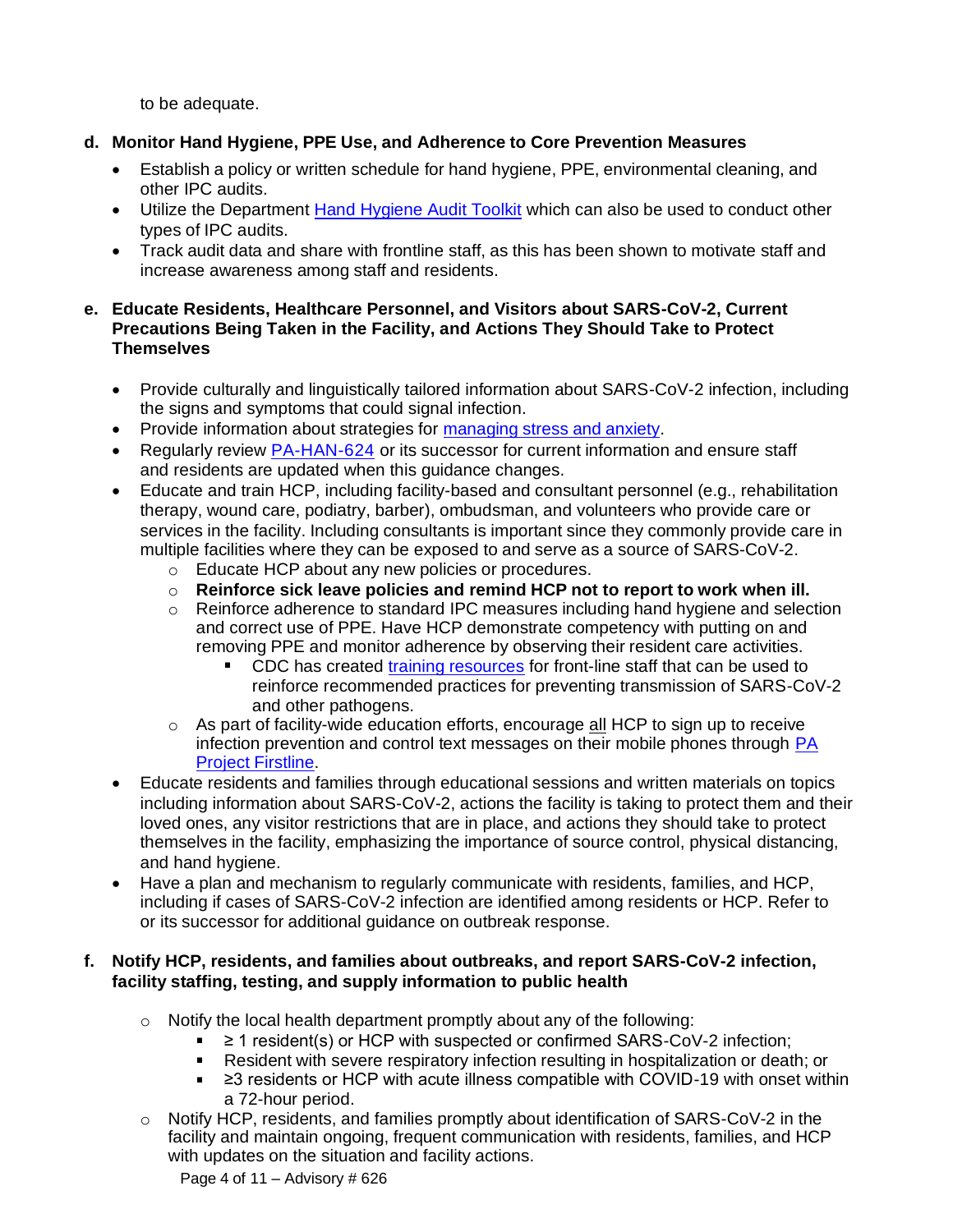- $\circ$  Submit data at least once per week to the each of the 4 surveillance reporting pathways within the **NHSN LTCF COVID-19 Module**. Data submission to NHSN will meet CMS COVID-19 reporting requirements.
- $\circ$  Submit positive and negative COVID-19 viral test results performed at the LTCF into the [point-of-care testing](https://www.cdc.gov/coronavirus/2019-ncov/lab/point-of-care-testing.html) reporting tool within NHSN or PA-NEDSS within 24 hours of test completion as described in [PA HAN 534.](https://www.health.pa.gov/topics/Documents/HAN/2020-%20PAHAN-534-10-30-ADV-COVID_labr.pdf) CDC's NHSN provides LTCFs with a secure reporting platform to track infections, equipment and staffing shortages, lab results performed at the LTCF and COVID-19 vaccination rates in a systematic way.
- o Continue to follow all reporting requirements as outlined by the Secretary of Health.

# **2. VACCINATE RESIDENTS AND HCP AGAINST SARS-COV-2**

- Remaining [up to date](https://www.cdc.gov/coronavirus/2019-ncov/vaccines/stay-up-to-date.html?CDC_AA_refVal=https%3A%2F%2Fwww.cdc.gov%2Fcoronavirus%2F2019-ncov%2Fvaccines%2Ffully-vaccinated.html) with all recommended COVID-19 vaccine doses is critical to protect both staff and residents against SARS-CoV-2 infection. Current COVID-19 vaccine recommendations are available in the [Interim Clinical Considerations for Use of COVID-19 Vaccines.](https://www.cdc.gov/vaccines/covid-19/clinical-considerations/covid-19-vaccines-us.html)
- The [Long-Term Care Facility Toolkit: Preparing for COVID-19 Vaccination at Your Facility](https://www.cdc.gov/vaccines/covid-19/toolkits/long-term-care/index.html) provides resources including information on preparing for vaccination, vaccination safety monitoring and reporting, frequently asked questions, and printable tools.
- Per CMS requirements, submit the number of nursing home residents and HCP who received any doses of the COVID-19 vaccination into the [NHSN LTCF Weekly HCP & Resident COVID-](https://www.cdc.gov/nhsn/ltc/weekly-covid-vac/index.html)

### **3. IMPLEMENT UNIVERSAL SOURCE CONTROL, PHYSICAL DISTANCING AND EYE PROTECTION**

Refer to [PA-HAN-624](https://www.health.pa.gov/topics/Documents/HAN/2022-624-2-8-UPD-IPC%20for%20Healthcare.pdf) for details regarding source control, physical distancing and eye protection measures recommended for HCP and residents.

**Source Control for Residents**: If tolerated, residents should wear a well-fitting form of source control upon arrival and throughout their stay in the facility. Residents may remove their source control when in their rooms but should put it back on when around others (e.g., HCP or visitors enter the room) and whenever they leave their room, including when in common areas or when outside of the facility. For residents who are [up to](https://www.cdc.gov/coronavirus/2019-ncov/vaccines/stay-up-to-date.html?CDC_AA_refVal=https%3A%2F%2Fwww.cdc.gov%2Fcoronavirus%2F2019-ncov%2Fvaccines%2Ffully-vaccinated.html)  [date](https://www.cdc.gov/coronavirus/2019-ncov/vaccines/stay-up-to-date.html?CDC_AA_refVal=https%3A%2F%2Fwww.cdc.gov%2Fcoronavirus%2F2019-ncov%2Fvaccines%2Ffully-vaccinated.html) with all recommended COVID-19 vaccine doses and not restricted to their room following an exposure to COVID-19, source control is a critical mitigation measure.If a resident is not able to maintain adequate wellfitting source control, consider limiting the resident to their room.

### **4. HAVE A PLAN FOR VISITATION**

The guidance in this HAN applies to SNFs, PCHs, ALFs, and ICFs **except regarding visitation.** This visitation guidance only applies only to SNFs. Other facility types should seek guidance from their licensing agency for visitation.

- Have a facility plan for managing visitation, including use of restrictions when necessary.
- Visits should be conducted in a manner that adheres to the core principles of COVID-19 infection prevention as outlined in [QSO-20-39-NH.](https://www.cms.gov/files/document/qso-20-39-nh-revised.pdf) Please refer to [CMS visitation memo,](https://www.cms.gov/files/document/qso-20-39-nh-revised.pdf) [PA](https://www.health.pa.gov/topics/disease/coronavirus/Pages/Guidance/SNF-Guidance.aspx) [Interim Guidance for Skilled Nursing Facilities during COVID-19,](https://www.health.pa.gov/topics/disease/coronavirus/Pages/Guidance/SNF-Guidance.aspx) and [PA-HAN-627](https://www.health.pa.gov/topics/Documents/HAN/2022-627-2-15-UPD-LTCF%20OB%20Response.pdf) or its successor for more details.
- Send letters or emails to families and post signs at entrances reminding them of the: 1) importance of remaining [up to date](https://www.cdc.gov/coronavirus/2019-ncov/vaccines/stay-up-to-date.html?CDC_AA_refVal=https%3A%2F%2Fwww.cdc.gov%2Fcoronavirus%2F2019-ncov%2Fvaccines%2Ffully-vaccinated.html) with all recommended COVID-19 vaccine doses; 2) [recommendations for source](https://www.cdc.gov/coronavirus/2019-ncov/hcp/infection-control-recommendations.html)  [control and physical distancing;](https://www.cdc.gov/coronavirus/2019-ncov/hcp/infection-control-recommendations.html) and 3) any other facility instructions related to visitation. An example letter can be found [here.](https://www.cdc.gov/coronavirus/2019-ncov/downloads/hcp/Sample-Notification-Letter-to-Residents-and-Families_COVID-19-Transmission-Identified.pdf)
- Even if they have met [community criteria](https://www.cdc.gov/coronavirus/2019-ncov/your-health/quarantine-isolation.html) to discontinue isolation or quarantine per [PA-HAN](https://www.health.pa.gov/topics/Documents/HAN/2022-619-1-7-UPD-COVID-19%20Isolation.pdf)  [619](https://www.health.pa.gov/topics/Documents/HAN/2022-619-1-7-UPD-COVID-19%20Isolation.pdf) or its successor, visitors **should not visit** if they have any of the following and have not met the **same criteria** used to discontinue isolation and quarantine for residents. Post signs at the entrances to the facility advising visitors to check-in with the front desk to beassessed for symptoms prior to entry. Assessment should include: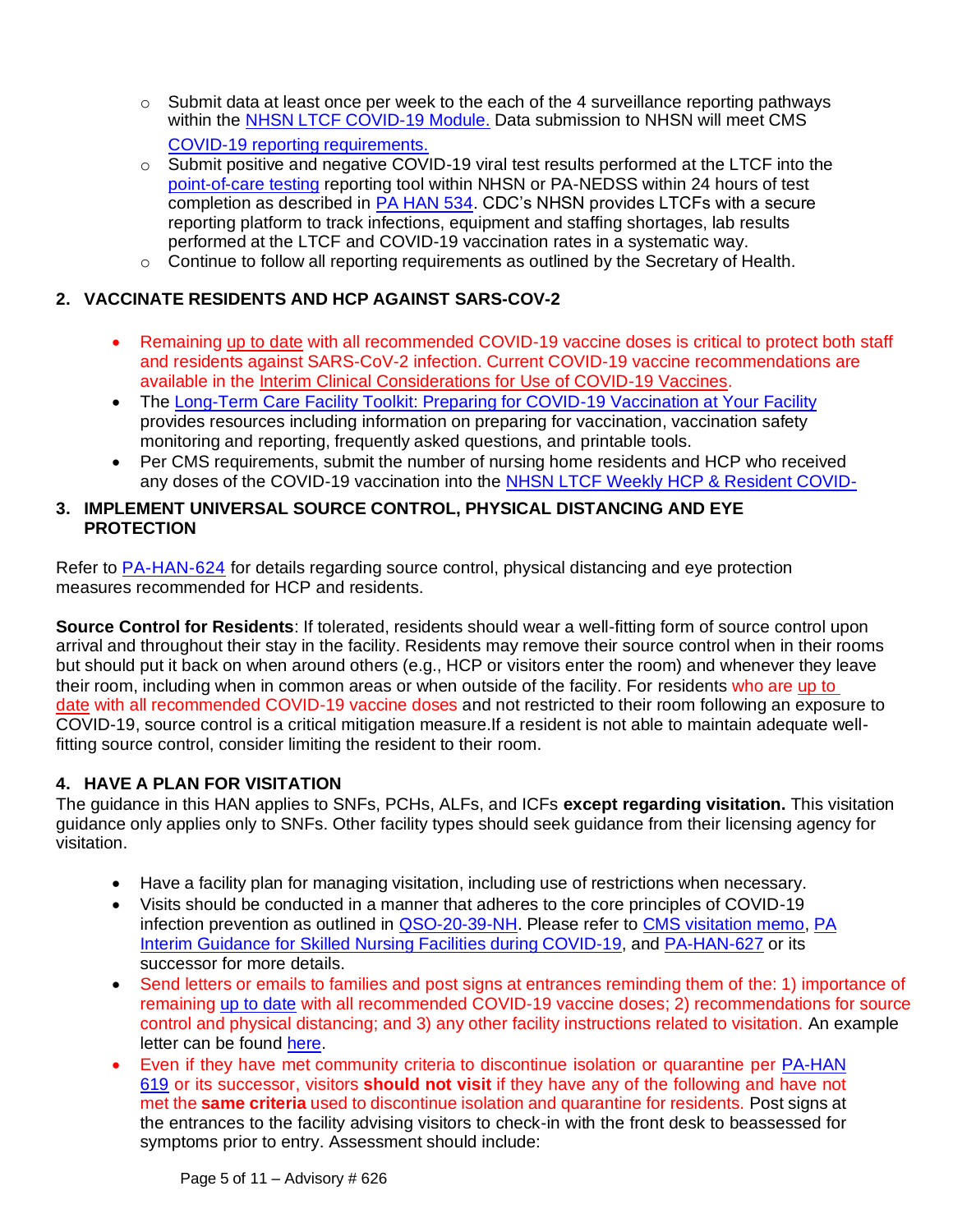- o Diagnosis of COVID-19 in the prior 10 days;
- o [Symptoms](https://www.cdc.gov/coronavirus/2019-ncov/symptoms-testing/symptoms.html) of COVID-19;
- $\circ$  Fever of 100.0  $\circ$ F or higher or report feeling feverish;
- o Close [contact](https://www.cdc.gov/coronavirus/2019-ncov/php/contact-tracing/contact-tracing-plan/appendix.html#contact) to someone with COVID-19 during the prior 10 days;
- o Undergoing evaluation for COVID-19 (such as pending viral test) due to exposure or close contact to a person with COVID-19;
- $\circ$  A request for visitors to inform the facility if they develop fever or symptoms consistent with COVID-19 within 10 days of visiting the facility.
- Visitors should be counseled about recommended infection prevention and control practices that should be used during the visit (e.g., facility policies for source control or physical distancing).
- Facilities should have a plan to manage visitation and visitor flow.
	- $\circ$  Visitors, regardless of their vaccination status, should wear face coverings or masks and physically distance (maintaining at least 6 feet between people) when around other patients/residents, visitors that are not part of their group, and HCP in the facility.
- Facilities might need to limit the total number of visitors in the facility at one time in order to maintain recommended infection control precautions. Facilities might also need to limit the number of visitors per patient/resident at one time to maintain any required physical distancing.
- Location of visitation if occurring indoors:
	- $\circ$  If the patient/resident is in a single-person room, visitation could occur in their room.
	- o Visits for patients/residents who share a room should ideally not be conducted in the patient/resident's room.

If in-room visitation must occur (e.g., patient/resident is unable to leave the room), a roommate who is **not** [up to date](https://www.cdc.gov/coronavirus/2019-ncov/vaccines/stay-up-to-date.html?CDC_AA_refVal=https%3A%2F%2Fwww.cdc.gov%2Fcoronavirus%2F2019-ncov%2Fvaccines%2Ffully-vaccinated.html) with all recommended COVID-19 vaccine doses or who is immunocompromised (regardless of vaccination status) should not be present during the visit. If neither patient/resident is able to leave the room, facilities should attempt to enable in-room visitation while maintaining [recommended infection prevention and](https://www.cms.gov/medicareprovider-enrollment-and-certificationsurveycertificationgeninfopolicy-and-memos-states-and/nursing-home-visitation-covid-19-revised)  [control practices,](https://www.cms.gov/medicareprovider-enrollment-and-certificationsurveycertificationgeninfopolicy-and-memos-states-and/nursing-home-visitation-covid-19-revised) includingphysical distancing and source control.

- If visitation is occurring in a designated area in the facility, facilities could consider scheduling visits so that multiple visits are not occurring simultaneously, to the extent possible. If simultaneous visits do occur, everyone in the designated area should wear source control and physical distancing should be maintained between different visitation groups regardless of vaccination status.
- Patients/residents and their visitor(s) can choose to have close contact (including touch) and to not wear source control if:
	- $\circ$  Resident and all visitors are [up to date](https://www.cdc.gov/coronavirus/2019-ncov/vaccines/stay-up-to-date.html?CDC_AA_refVal=https%3A%2F%2Fwww.cdc.gov%2Fcoronavirus%2F2019-ncov%2Fvaccines%2Ffully-vaccinated.html) with all recommended COVID-19 vaccine doses; and
	- o Resident is not moderately or severely immunocompromised; and
	- o The visit takes place in patient/resident's room or the designated visitation room
- Facilitate and encourage [alternative methods for visitation](https://www.cdc.gov/coronavirus/2019-ncov/downloads/supporting-loved-one-in-long-term-care-facility.pdf) (e.g., video conferencing) and communication with the resident.

Additional information about visitation for [nursing homes](https://www.cms.gov/medicareprovider-enrollment-and-certificationsurveycertificationgeninfopolicy-and-memos-states-and/nursing-home-visitation-covid-19-revised) and [intermediate care facilities for individuals with](https://www.cms.gov/files/document/qso-21-14-icf-iid-prtf.pdf)  [intellectual disabilities and psychiatric residential treatment facilities](https://www.cms.gov/files/document/qso-21-14-icf-iid-prtf.pdf) is available from CMS.

# **5. EVALUATE AND MANAGE HEALTHCARE PERSONNEL**

- HCP should not work while acutely ill, even if SARS-CoV-2 testing is negative, in order to minimize the risk of transmission of other infectious pathogens, including respiratory pathogens such as influenza.
	- $\circ$  If an alternative diagnosis has been established through laboratory testing, may use return to work criteria for that diagnosis.
	- $\circ$  Otherwise, HCP should follow their facility's return to work policy for respiratory illness.
- Implement sick leave policies that are non-punitive, flexible, and consistent with public health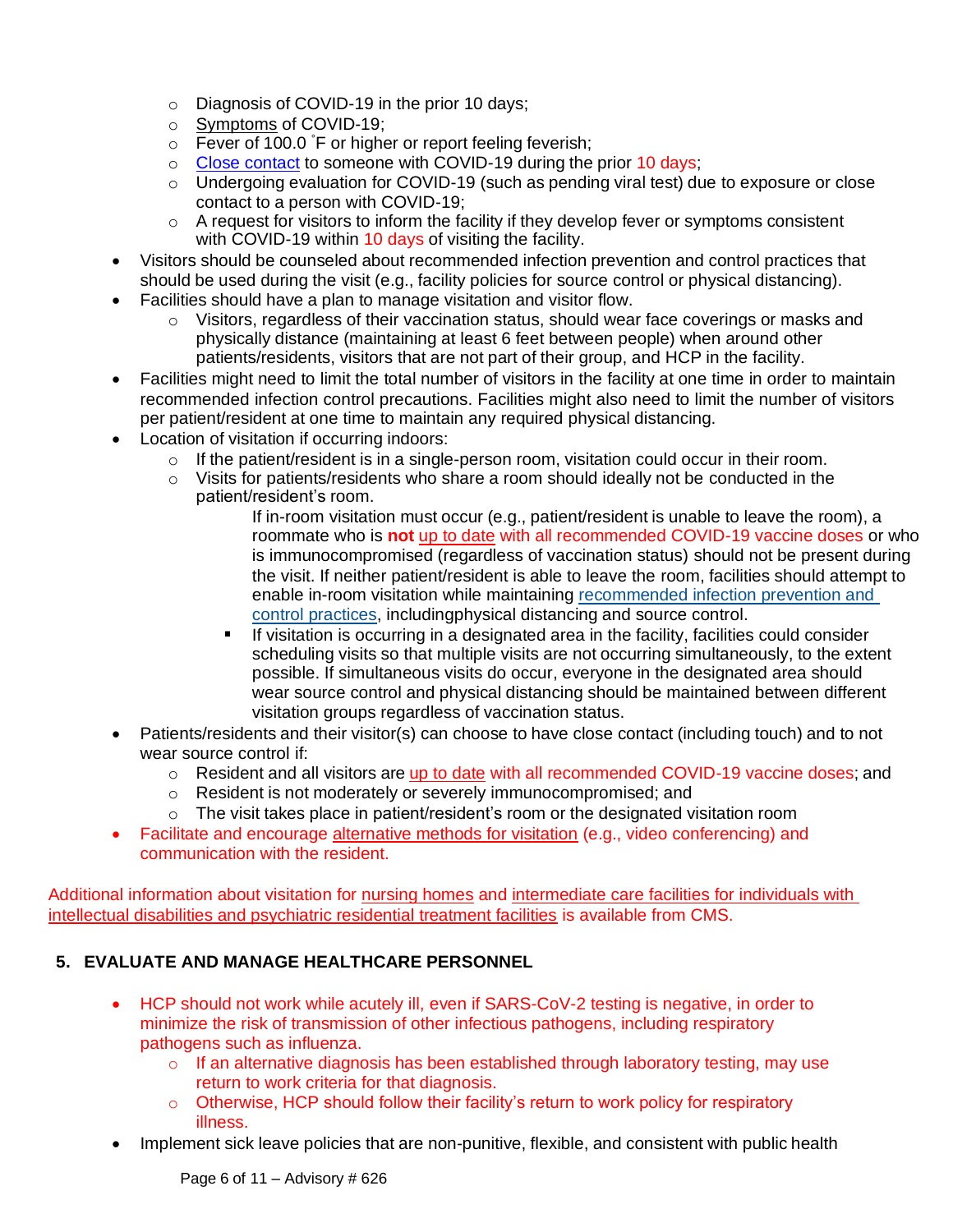policies that support HCP to stay home when ill.

- Create an inventory of all volunteers and HCP who provide care in the facility. Use that inventory to determine which personnel are non-essential and whose services can be delayed if such restrictions are necessary to prevent or control transmission.
- Establish a process to ensure HCP (including consultant personnel and ancillary staff such as environmental and dietary services) entering the facility are assessed for symptoms of COVID-19 or close contact outside the facility to others with SARS-CoV-2 infection and that they are practicing source control.
	- $\circ$  Options could include (but are not limited to): individual screening on arrival at the facility; or implementing an electronic monitoring system in which, prior to arrival at the facility, HCP report absence of fever and symptoms of COVID-19, absence of a diagnosis of SARS-CoV-2 infection in the prior 10 days and confirm they have not had close contact with others with SARS-CoV-2 infection during the prior 14 days.
- Fever in this setting is defined as a measured temperature ≥100.0°F or a reportof subjective fever (i.e., feeling feverish). People might not notice symptoms of fever at this level, so a measured temperature should be used if the HCP feels well. HCP who report symptoms should be excluded from work and should notify occupational health services to arrange for further evaluation. In addition, asymptomatic HCP who reportclose contact with others with SARS-CoV-2 infection might need to be excluded from work.
	- o If HCP develop fever (Temperature ≥100.0°F) or symptoms consistent with COVID-19 while at work, they should inform their supervisor and leave the workplace.
- Have a plan for how to respond to HCP with SARS-CoV-2 infection who worked while ill (e.g., identifying exposed residents and co-workers and initiating an outbreak investigation in the unit or area of the building where they worked).
- Information about when HCP with suspected or confirmed SARS-CoV-2 infection may return to work is provided in [PA-HAN 622.](https://www.health.pa.gov/topics/Documents/HAN/2021-622-1-25-UPD-Return_Work%20HCP.pdf)
- Information about risk assessment and work restrictions for HCP exposed to SARS-CoV-2 is available in [PA-HAN 621.](https://www.health.pa.gov/topics/Documents/HAN/2022-621-01-25-UPD-HCP%20restrictions.pdf)

### **6. IDENTIFY A COVID-19 CARE UNIT DEDICATED TO MONITOR AND CARE FOR RESIDENTS WITH CONFIRMED SARS-COV-2 INFECTION**

- Determine the location of the COVID Care Unit and create a staffing plan.
	- o Doing this before residents or HCP with SARS-CoV-2 infection are identified in the facility will allow time for residents to be relocated to create space for the unit and to identify HCP to work on this unit.
	- $\circ$  Facilities that have already identified cases of SARS-CoV-2 infection among residents but have not developed a COVID Care Unit should work to create one unless the proportion of residents with SARS-CoV-2 infection makes this impossible (e.g., the majority of residents in the facility are already infected).
- The location of the COVID Care Unit should ideally be physically separated from other rooms or units housing residents without confirmed SARS-CoV-2 infection. This could be a dedicated floor, unit, or wing in the facility or a group of rooms at the end of the unit that will be used to cohort residents with SARS-CoV-2 infection. The COVID Care Unit should have dedicated entrance and exit points such that HCP not working in that unit do not need to pass through.
- Identify HCP who will be assigned to work only on the COVID Care Unit when it is in use. At a minimum this should include the primary nursing assistants (NAs) and nurses assigned to care for these residents. If possible, HCP should avoid working on both the COVID Care Unit and other units during the same shift.
	- o To the extent possible, restrict access of ancillary personnel (e.g., dietary) to the unit.
	- o Ideally, environmental services (EVS) should be dedicated to this unit, but to the extent possible, EVS should avoid working on both the COVID Care Unit and other units during the same shift.
	- $\circ$  To the extent possible, HCP dedicated to the COVID Care Unit (e.g., NAs and nurses)

Page 7 of 11 – Advisory  $\#$  626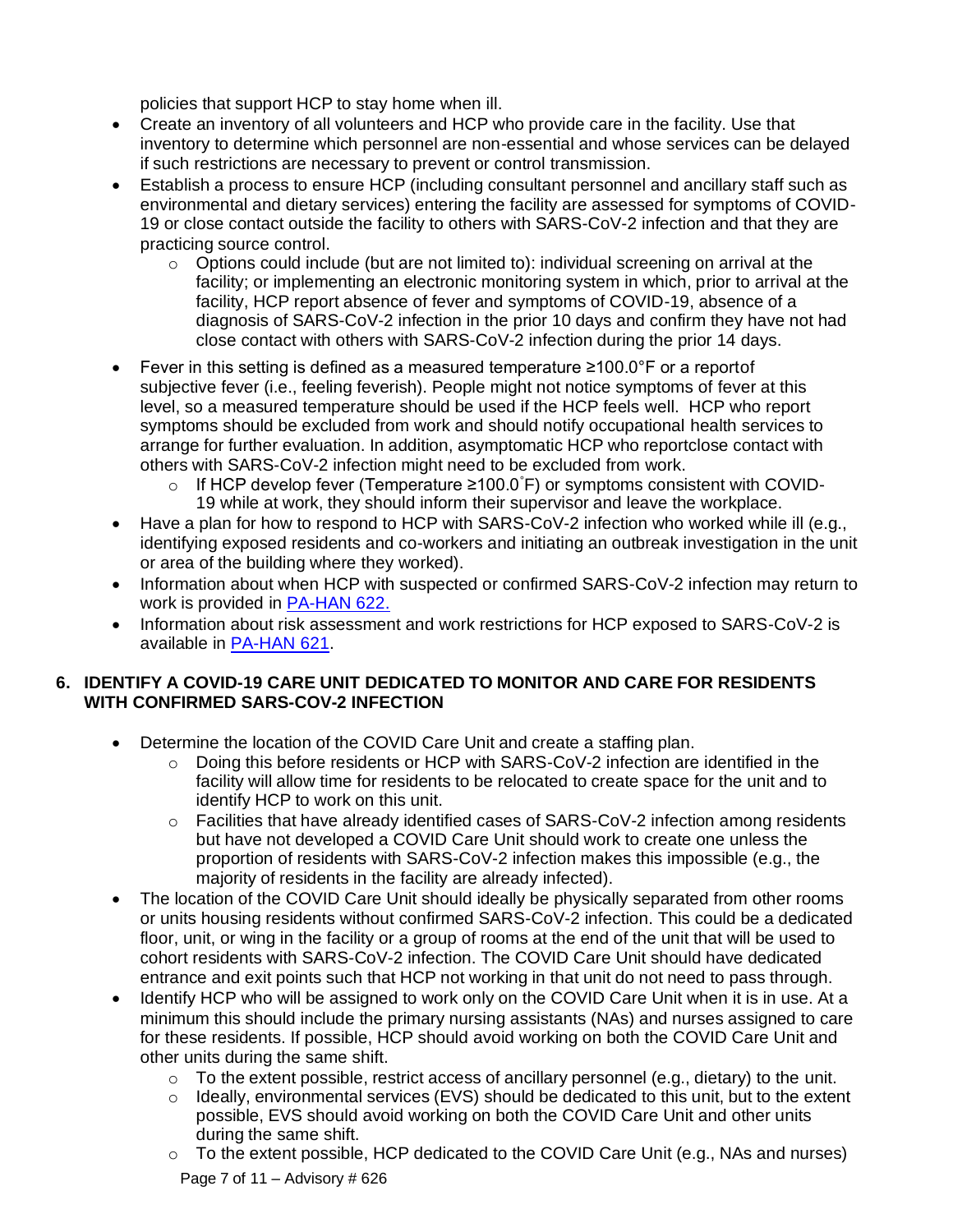will also be performing cleaning and disinfection of high-touch surfaces and shared equipment when in the room for resident care activities. HCP should bring an Environmental Protection Agency (EPA)-registered disinfectant (e.g., wipe) from [List N](https://www.epa.gov/pesticide-registration/list-n-disinfectants-use-against-sars-cov-2) into the room and wipe down high-touch surfaces (e.g., light switch, doorknob, bedside table) before leaving the room.

- HCP working on the COVID Care Unit should have access to a restroom, break room, and work area that are separate from HCP working in other areas of the facility.
	- o Ensure HCP practice source control measures and physical distancing in the break room and other common areas (i.e., other than while eating, HCP wear a respirator or source control and sit at least 6 feet apart while on break).
	- $\circ$  Ensure that high-touch surfaces in staff break rooms and work areas are frequently cleaned and disinfected (e.g., each shift).

## **7. EVALUATE RESIDENTS AT LEAST DAILY**

- Ask residents to report if they feel feverish or have symptoms consistent with COVID-19 or an acute respiratory infection.
- Actively monitor all residents upon admission and at least daily for fever (temperature ≥100.0°F) and [symptoms consistent with COVID-19.](https://www.cdc.gov/coronavirus/2019-ncov/symptoms-testing/symptoms.html) Ideally, include an assessment of oxygen saturation via pulse oximetry. If residents have fever or symptoms consistent with COVID-19, implement precautions as described in [PA-HAN-627](https://www.health.pa.gov/topics/Documents/HAN/2022-627-2-15-UPD-LTCF%20OB%20Response.pdf) or its successor.
	- o Older adults with SARS-CoV-2 infection may not show common symptoms such as fever or respiratory symptoms. Less common symptoms can include new or worsening malaise, headache, or new dizziness, nausea, vomiting, diarrhea, loss of taste or smell. Additionally, more than two temperatures >99.0°F might also be a sign of fever in this population. Identification of these symptoms should prompt isolation and further evaluation for SARS-CoV-2 infection.
	- $\circ$  Because some of the [symptoms are similar,](https://www.cdc.gov/flu/symptoms/flu-vs-covid19.htm) it may be difficult to tell the difference between influenza, COVID-19, and other acute respiratory infections, based on symptoms alone. [Consider testing for pathogens](https://www.cdc.gov/flu/professionals/diagnosis/testing-management-considerations-nursinghomes.htm) other than SARS-CoV-2 and initiating appropriate infection prevention precautions for symptomatic older adults.
	- $\circ$  Refer to CDC [resources](https://www.cdc.gov/longtermcare/pdfs/LTC-Resp-OutbreakResources-P.pdf) for performing respiratory infection surveillance in long-term care facilities during an outbreak.
- Information about the clinical presentation and course of patients with SARS-CoV-2 infection is described in the [Management of Patients with Confirmed 2019-nCoV | CDC.](https://www.cdc.gov/coronavirus/2019-ncov/hcp/clinical-guidance-management-patients.html)

### **8. CREATE A PLAN FOR TESTING RESIDENTS AND HEALTHCARE PERSONNEL FOR SARS-COV-2**

- Guidance addressing when to test residents and HCP for SARS-CoV-2 and how to interpret results of antigen tests is available at the following links:
	- o [PA-HAN-624](https://www.health.pa.gov/topics/Documents/HAN/2022-624-2-8-UPD-IPC%20for%20Healthcare.pdf) Interim Infection Prevention and Control Recommendations forHealthcare Settings during the COVID-19 Pandemic
	- o [PA-HAN-547](https://www.health.pa.gov/topics/Documents/HAN/2020-PAHAN-547-01-22-%20UPDATE%20POC%20Antigen%20LTCF.pdf) Point-of-Care Antigen Testing for SARS-CoV-2 in Long-term Care **Facilities**
	- o [PA-HAN-627](https://www.health.pa.gov/topics/Documents/HAN/2022-627-2-15-UPD-LTCF%20OB%20Response.pdf) Response to an Outbreak and Residents with Exposure to COVID-19 for Long-term Care Facilities
	- o [PA-HAN-621](https://www.health.pa.gov/topics/Documents/HAN/2022-621-01-25-UPD-HCP%20restrictions.pdf) Work Restrictions for Healthcare Personnel with Exposure to COVID-19
- The plan should align with state and federal requirements for testing residents and HCP for SARS-CoV-2 and address:
	- $\circ$  Triggers for performing testing (e.g., a resident or HCP with symptoms consistent with COVID-19, a resident or HCP with SARS-CoV-2 in the facility, routine testing)
	- $\circ$  HCP [up to date](https://www.cdc.gov/coronavirus/2019-ncov/vaccines/stay-up-to-date.html?CDC_AA_refVal=https%3A%2F%2Fwww.cdc.gov%2Fcoronavirus%2F2019-ncov%2Fvaccines%2Ffully-vaccinated.html) with all recommended COVID-19 vaccine doses may be exempt from expanded screening testing. However, these HCP should have a viral test if the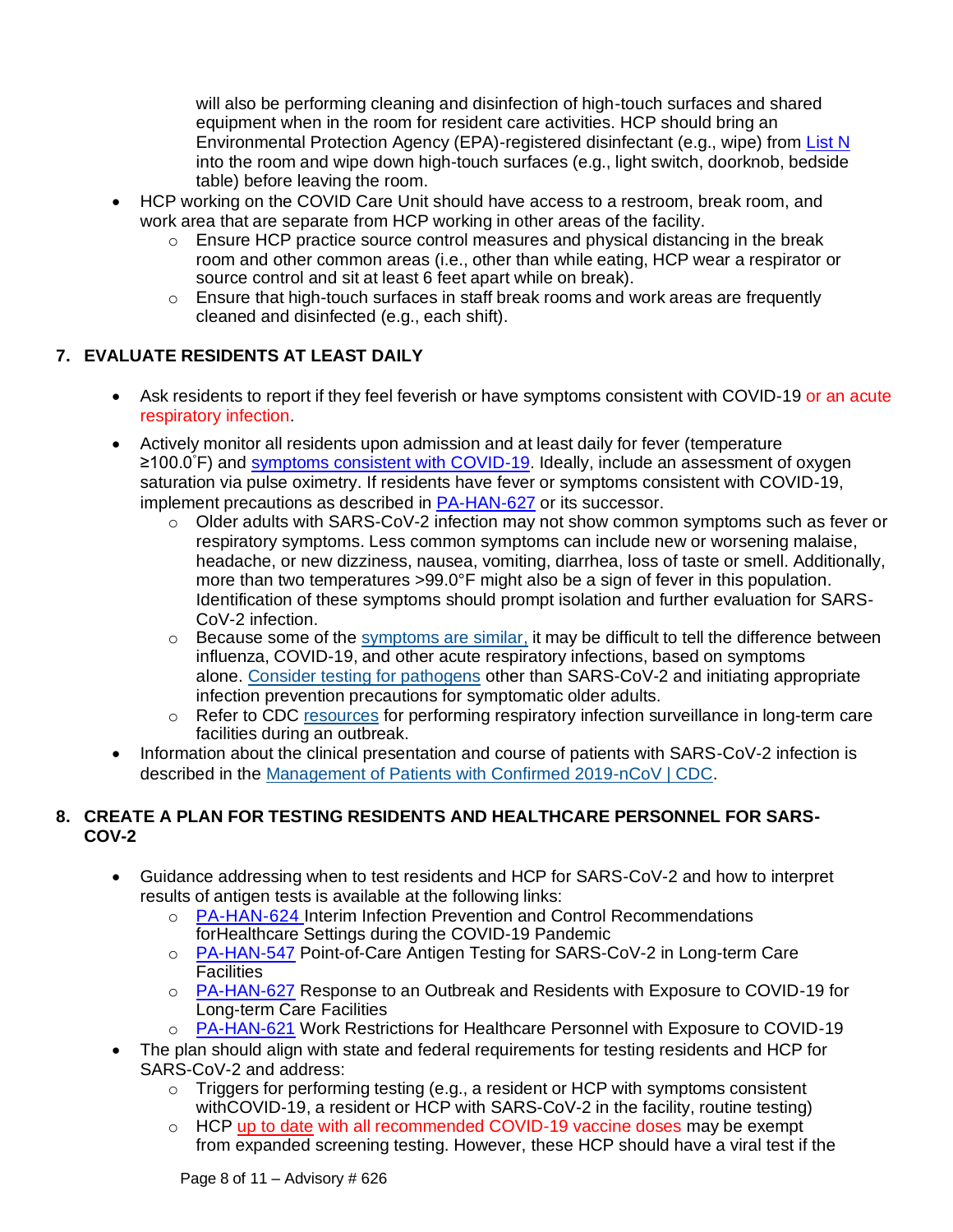HCP is symptomatic, has a higher-riskexposure or is working in a facility experiencing an outbreak.

- $\circ$  Access to tests capable of detecting the virus and an arrangement with laboratories to process tests or capacity to conduct and process point-of care [tests onsite.](https://www.cdc.gov/coronavirus/2019-ncov/lab/point-of-care-testing.html) A laboratory must have a current PA laboratory permit or waiver (for point-of-care testing) and be approved to perform COVID-19 testing. A facility may verify licensure and approval by emailing [RA-DHPACLIA@pa.gov.](mailto:RA-DHPACLIA@pa.gov)
- o Process for and capacity to perform SARS-CoV-2 testing of all residents and HCP.
- o Training for HCP on how to collect and process specimens correctly, including correct use of PPE.
- $\circ$  A procedure for addressing residents or HCP who decline or are unable to be tested (e.g. maintaining Transmission-Based Precautions until [symptom-based criteria](https://www.cdc.gov/coronavirus/2019-ncov/hcp/disposition-hospitalized-patients.html) are met for a symptomatic resident who refuses testing).
- o A plan to respond to results of the testing; for additional information see [PA-HAN-627](https://www.health.pa.gov/topics/Documents/HAN/2022-627-2-15-UPD-LTCF%20OB%20Response.pdf) or its successor.
- For requests for testing support, please visit the Department [webpage for](https://www.health.pa.gov/topics/disease/coronavirus/Pages/Nursing-Homes.aspx) nursing homes.
- Additional information about testing of residents and HCP is available:
	- o [Performing Broad-Based Testing for SARS-CoV-2 in Congregate Settings,](https://www.cdc.gov/coronavirus/2019-ncov/hcp/broad-based-testing.html) which includes considerations for health departments and nursing homes for facility-wide testing
	- o [QSO-20-38-NH REVISED,](https://www.cms.gov/files/document/qso-20-38-nh-revised.pdf) Interim Final Rule (IFC), CMS-3401-IFC, Additional Policy and Regulatory Revisions in Response to the COVID-19 Public Health Emergency related to Long-Term Care (LTC) Facility Testing Requirements

### **9. CREATE A STAFFING PLAN**

Healthcare facilities must be prepared for potential staffing shortages and have plans and processes in place to mitigate these before shortages occur, including providing [resources t](https://www.cdc.gov/coronavirus/2019-ncov/prepare/managing-stress-anxiety.html)o assist HCP with anxiety and stress. Strategies to mitigate staffing shortages are described in [PA-HAN 621](https://www.health.pa.gov/topics/Documents/HAN/2022-621-01-25-UPD-HCP%20restrictions.pdf) and [PA-HAN 622.](https://www.health.pa.gov/topics/Documents/HAN/2021-622-1-25-UPD-Return_Work%20HCP.pdf)

Ideally, residents with different levels of COVID-19 exposure (e.g., positive residents in isolation, residents in quarantine for close contact, residents in quarantine following admission, residents with no known exposure) would be cared for by HCP that do not care for residents in other risk categories. This is not possible in many LTCFs.

Prioritize dedicated staff for COVID Care Unit where residents with COVID-19 infection are being housed. Identify HCP who will be assigned to work only on the COVID Care Unit as described in Section 6.

Second, if possible, prioritize dedicated HCP for units or residents with known exposure to COVID-19. If HCP must move between units (for example, specialized therapy staff), schedule their resident visits such that the residents at lowest risk of having COVID-19 (e.g., those with no known exposure) are visited earlier in the day, with residents at highest risk of COVID-19 (e.g., those in quarantine) at the end of the day. If the facility is usingextended use of PPE as an optimization strategy, HCP moving between units should follow all infection prevention and control measures including removing gloves and gowns and performing hand hygiene between units. Respirators and eye protection can be worn continuously as part of PPE optimization strategies.

The facility staffing plan should outline ways to assure that most HCP work on only one unit, or a consistent set of units. The fewer HCP that work in multiple units, the fewer residents will be exposed if an HCP become infectious.

### **DEFINITIONS**

**Cloth mask:** Textile (cloth) covers that are intended primarily for source control in the community. **They are not personal protective equipment (PPE) appropriate for use by healthcare personnel as the degree to which**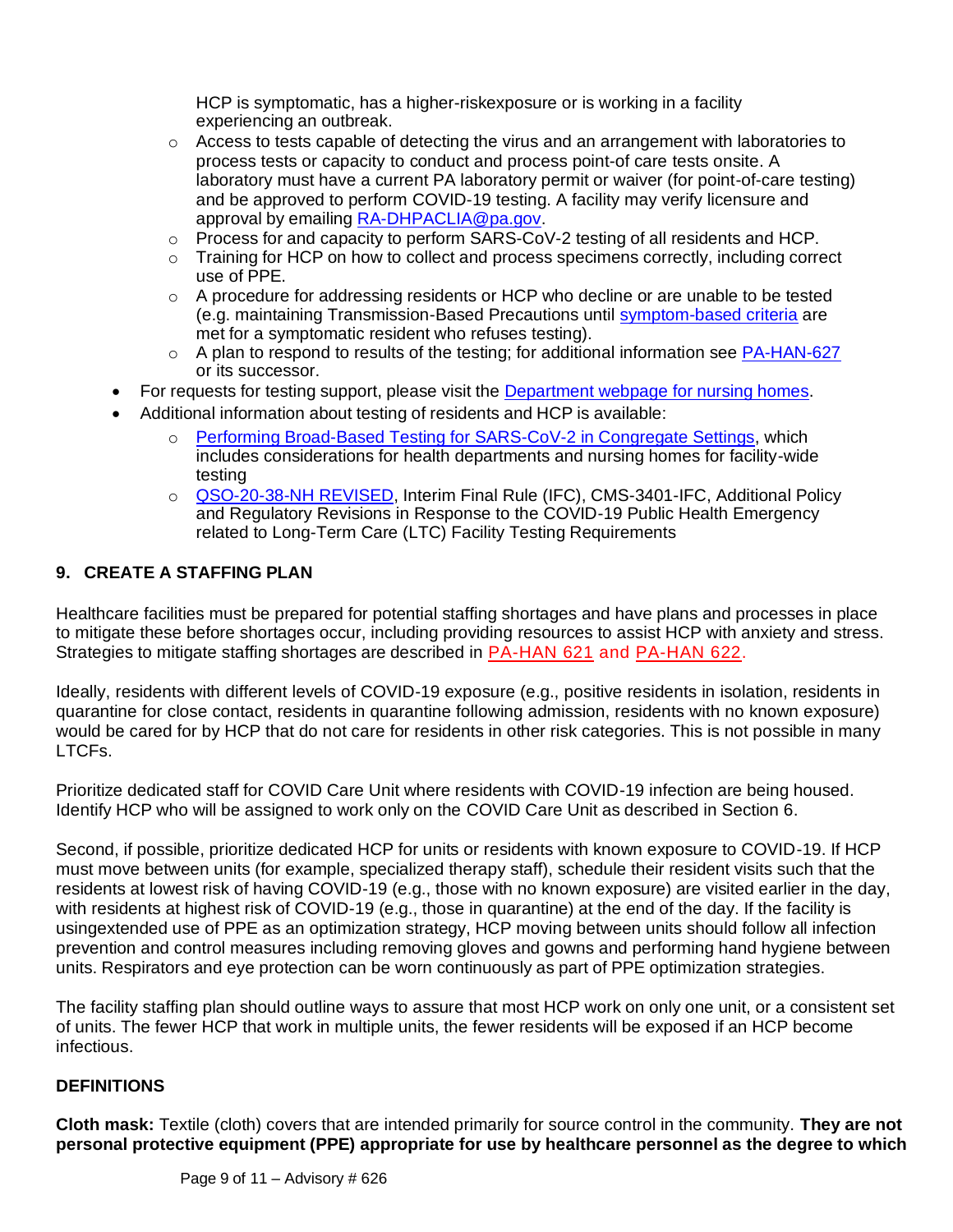**cloth masks protect the wearer might vary.** Guidance on design, use, and maintenance of cloth masks is [available.](https://www.cdc.gov/coronavirus/2019-ncov/prevent-getting-sick/diy-cloth-face-coverings.html)

**Close contact**: Being within 6 feet for a cumulative total of 15 minutes or more over a 24-hour period with someone with SARS-CoV-2 infection.

**Facemask:** OSHA defines facemasks as "a surgical, medical procedure, dental, or isolation mask that is FDAcleared, authorized by an FDA EUA, or offered or distributed as described in an FDA enforcement policy." Facemasks are PPE and are often referred to as surgical masks or procedure masks. Use facemasks according to product labeling and local, state, and federal requirements. FDA-cleared surgical masks are designed to protect against splashes and sprays and are prioritized for use when such exposures are anticipated, including surgical procedures. Facemasks that are not regulated by FDA, such as some procedure masks, which are typically used for isolation purposes, may not provide protection against splashes and sprays.

**Healthcare Personnel (HCP):** HCP refers to all paid and unpaid persons serving in healthcare settings who have the potential for direct or indirect exposure to patients or infectious materials, including body substances (e.g., blood, tissue, and specific body fluids); contaminated medical supplies, devices, and equipment; contaminated environmental surfaces; or contaminated air. HCP include, but are not limited to, emergency medical service personnel, nurses, nursing assistants, home healthcare personnel, physicians, technicians, therapists, phlebotomists, pharmacists, students and trainees, contractual staff not employed by the healthcare facility, and persons not directly involved in patient care, but who could be exposed to infectious agents that can be transmitted in the healthcare setting (e.g. clerical, dietary, environmental services, laundry, security, engineering and facilities management, administrative, billing, and volunteer personnel).

**Healthcare settings:** Places where healthcare is delivered and includes, but is not limited to, acute care facilities, long term acute care facilities, inpatient rehabilitation facilities, nursing homes, home healthcare, vehicles where healthcare is delivered (e.g., mobile clinics), and outpatient facilities, such as dialysis centers, physician offices, and others.

**Immunocompromised:** For the purposes of this guidance, moderate to severely immunocompromising conditions include, but might not be limited to, those defined in the CDC [Interim Clinical Considerations for Use of](https://www.cdc.gov/vaccines/covid-19/clinical-considerations/covid-19-vaccines-us.html?CDC_AA_refVal=https%3A%2F%2Fwww.cdc.gov%2Fvaccines%2Fcovid-19%2Finfo-by-product%2Fclinical-considerations.html)  [COVID-19 Vaccines.](https://www.cdc.gov/vaccines/covid-19/clinical-considerations/covid-19-vaccines-us.html?CDC_AA_refVal=https%3A%2F%2Fwww.cdc.gov%2Fvaccines%2Fcovid-19%2Finfo-by-product%2Fclinical-considerations.html)

- Other factors, such as end-stage renal disease, may pose a lower degree of immunocompromise and not clearly affect decisions about need for or duration of Transmission-Based Precautions if the individual had close contact with someone with SARS-CoV-2 infection. However, people in this category should consider continuing to practice physical distancing and use of source control while in a healthcare facility, even if they are up to date with all recommended COVID-19 vaccine doses.
- Ultimately, the degree of immunocompromise for the patient is determined by the treating provider, and preventive actions are tailored to each individual and situation.

**Respirator:** A respirator is a personal protective device that is worn on the face, covers at least the nose and mouth, and is used to reduce the wearer's risk of inhaling hazardous airborne particles (including dust particles and infectious agents), gases, or vapors. Respirators are certified by CDC/NIOSH, including those intended for use in healthcare.

**Source control:** Use of well-fitting cloth masks, well-fitting facemasks, or respirators to cover a person's mouth and nose to prevent spread of respiratory secretions when they are breathing, talking, sneezing, or coughing. Source control should not be placed on children under age 2, anyone who cannot wear one safely, such as someone who has a disability or an underlying medical condition that precludes wearing a cloth mask, facemask, or respirator safely, or anyone who is unconscious, incapacitated, or otherwise unable to remove their cloth mask, facemask, or respirator without assistance. Face shields alone are not recommended for source control.

Page 10 of 11 – Advisory  $\#$  626 **Up to date:** In general, being up to date on COVID-19 vaccination includes receiving all vaccines according to the recommendations provided by CDC. This includes a primary series of vaccine, booster doses, and any recommended third doses for immunocompromised people. For specifics, refer to [CDC guidance.](https://www.cdc.gov/coronavirus/2019-ncov/vaccines/stay-up-to-date.html)